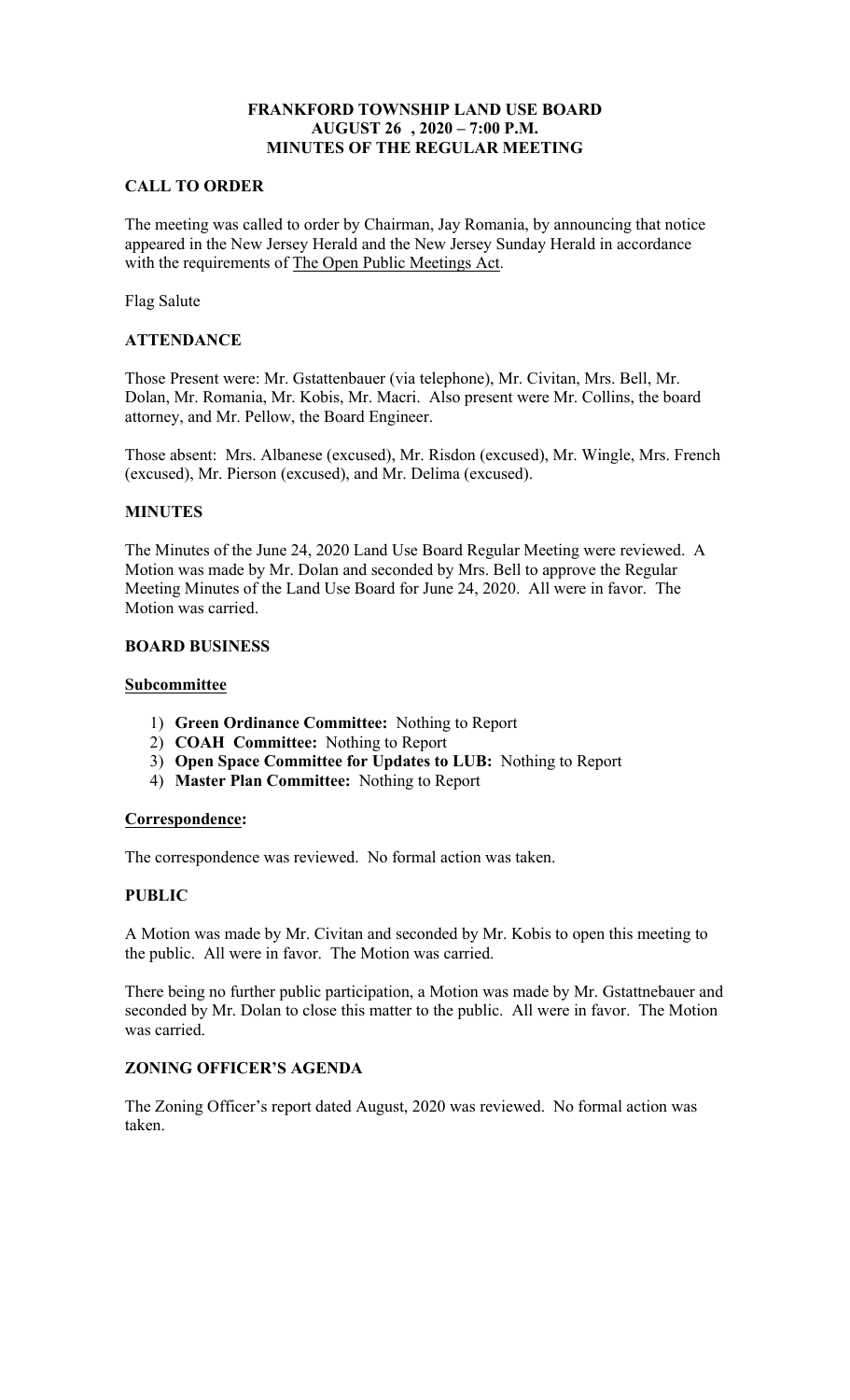## **Frankford Township Land Use Board August 26, 2020 Minutes Page 2 of 6**

#### **RESOLUTIONS**

## **Howard & Marion Alden – LUB 17-11 – Block 109, Lot 42 – "C" & "D" Variance Extension:**

 Gstattenbauer to approve the Resolution for an Extension of a "C" & "D" Variance for The Resolution was reviewed. A Motion was made by Mr. Dolan and seconded by Mr. One year. Roll Call:

YES: 6 Gstattenbauer, Civitan, Bell, Dolan, Romania, Macri

NO: 0

ABSTAIN: 0

The Motion was carried.

### **Larry and Patricia Crowell – LUB 20-03 – Block 131, Lot 5 – 30 Upper North Shore Road - "C" Variance:**

The Resolution was reviewed. A Motion was made by Mr. Macri and seconded by Mr. Civitan to approve the Resolution for a "C" Variance. Roll Call:

| YES: | 6 <sup>6</sup> | Gstattenbauer, Civitan, Bell, Dolan, Romania, Macri |
|------|----------------|-----------------------------------------------------|
| NO:  |                |                                                     |

ABSTAIN: 0

The Motion was carried.

### **Donald and Paula Baldwin – LUB 20-05 – Block 105, Lot 1 – 163 East Shore Culver Road – "C" & "D" Variance:**

The Resolution was reviewed. A Motion was made by Mr. Gstattenbauer and seconded by Mr. Macri to approve the Resolution for a "C" & "D" Variance. Roll Call:

YES: 4 Gstattenbauer, Dolan, Romania, Macri

NO: 0

ABSTAIN: 0

The Motion was carried.

#### **NEW APPLICATIONS**

## **Kurt & Cindy Gewecke – LUB 20-08 – Block 66, Lot 2 – 20 Center Street – Minor Site Plan (ECHO House):**

It was noted by the board secretary that this is a Minor Site Plan for an ECHO Home which was reviewed by the Zoning Officer, Construction Official and Engineer and approved. The ordinance requires that this application be sent to the Land Use Board for their acknowledgment of the approval. The board reviewed the Minor Site Plan and approved same.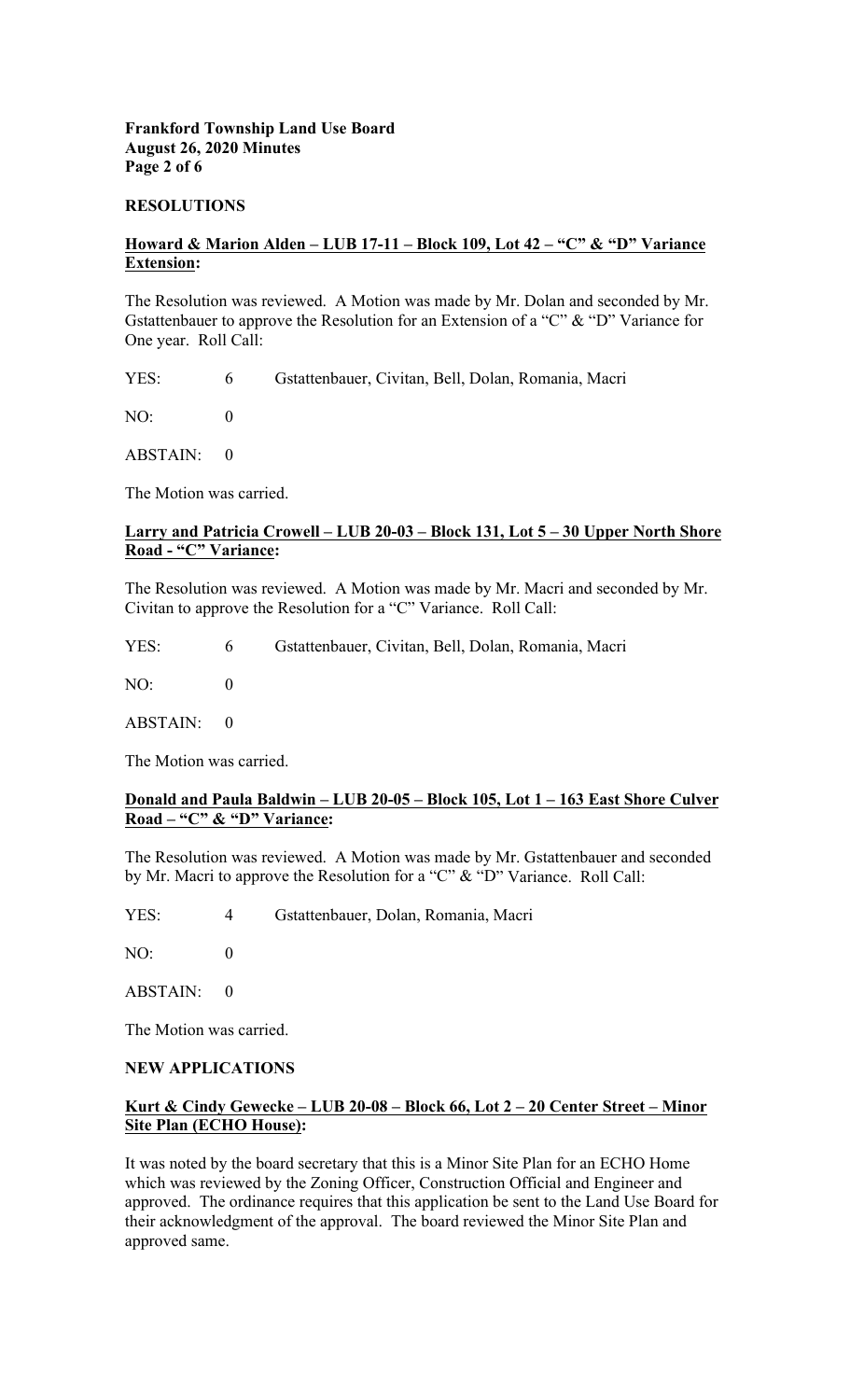# **Frankford Township Land Use Board August 26, 2020 Minutes Page 3 of 6**

### **NEW APPLICATIONS**

# **Allen and June Bentson – LUB 20-07 – Block 165, Lots 12, 8 & 9.02 – 64 Myrtle Avenue – Minor Subdivision & "C" Variance:**

Appearing before the board was the applicant, Allen Bentson, and his attorney, William Haggerty. Mr. Bentson was sworn in by the board attorney.

Mr. Pellow reviewed his report dated July 13, 2020 as to completeness:

ITEM 7: Compliance with legal notice requirements. Mr. Collins indicated that the notice was sufficient.

ITEM 12: Copy of Sussex County Planning Board Application. Mr. Haggerty indicated that this will be furnished to the board.

ITEM 28: Existing structures within 200 feet (200') and distance to property line. Mr. Pellow indicated that this has been done.

ITEM 41: Lot acreage to the nearest tenth. Mr. Pellow indicated that this was on the revised map.

 ITEM 42: Building envelopes. Mr. Pellow indicated this was on the revised map for one lot.

ITEM 71: Written confirmation from Tax Assessor that proposed lot numbers are acceptable. Mr. Haggerty indicated that this is a lot line adjustment and no new lot numbers are requested.

A Motion was made by Mr. Gstattenbauer and seconded by Mr. Kobis to deem this application complete. All were in favor. The Motion was carried.

 sold Lot 8 to a buyer that resides there now. There is an escrow set up to take care of this Mr. Haggerty indicated that the applicant's purchased this property and the lakefront property as a package deal in a deed dated September 27, 2019. They were more interested in the lakefront property. They marketed the home, which is on Lot 8 for sale and received a buyer. It turned out that the septic had to be replaced. The septic was designed and installed. They were not made aware until later that part of that septic is on Lot 12. The lot line shown on the map is a bit strange, there is a part of that intersects and goes into Lot 8 from Lot 12. The purpose tonight is to seek approval to straighten out that lot line which would result in the septic system being located entirely on Lot 8. It would increase the area of Lot 8 and decrease the lot area of Lot 12. If there is any desire to improve Lot 12, which is a vacant lot, then that application would have to come before the board for approval. There is no intension to improve Lot 12 at this time. This application is a matter to clean things up. The Bentson used to own Lot 8 and Lot 12, but issue. The revised Map dated August 25, 2020 by Derek J. Kennedy was submitted as Exhibit "A-1" to the board.

Mr. Pellow continued reviewing his report:

Paragraph 1: The Applicant will be subdividing 1,055 SF from Lot 12, Block 165 to be annexed to Lot 8, Block 165. Lot 12, Block 165 will have a resultant lot area of 9,680 SF and Lot 8, Block 165 will have a resultant lot area of 14,429 SF.

Paragraph 2: The following variances are needed for Lot 12, Block 165: a) Lot Area: 43,560 SF required and 8,625 SF proposed; b) Lot Depth: 175 ft. required and 140 feet proposed.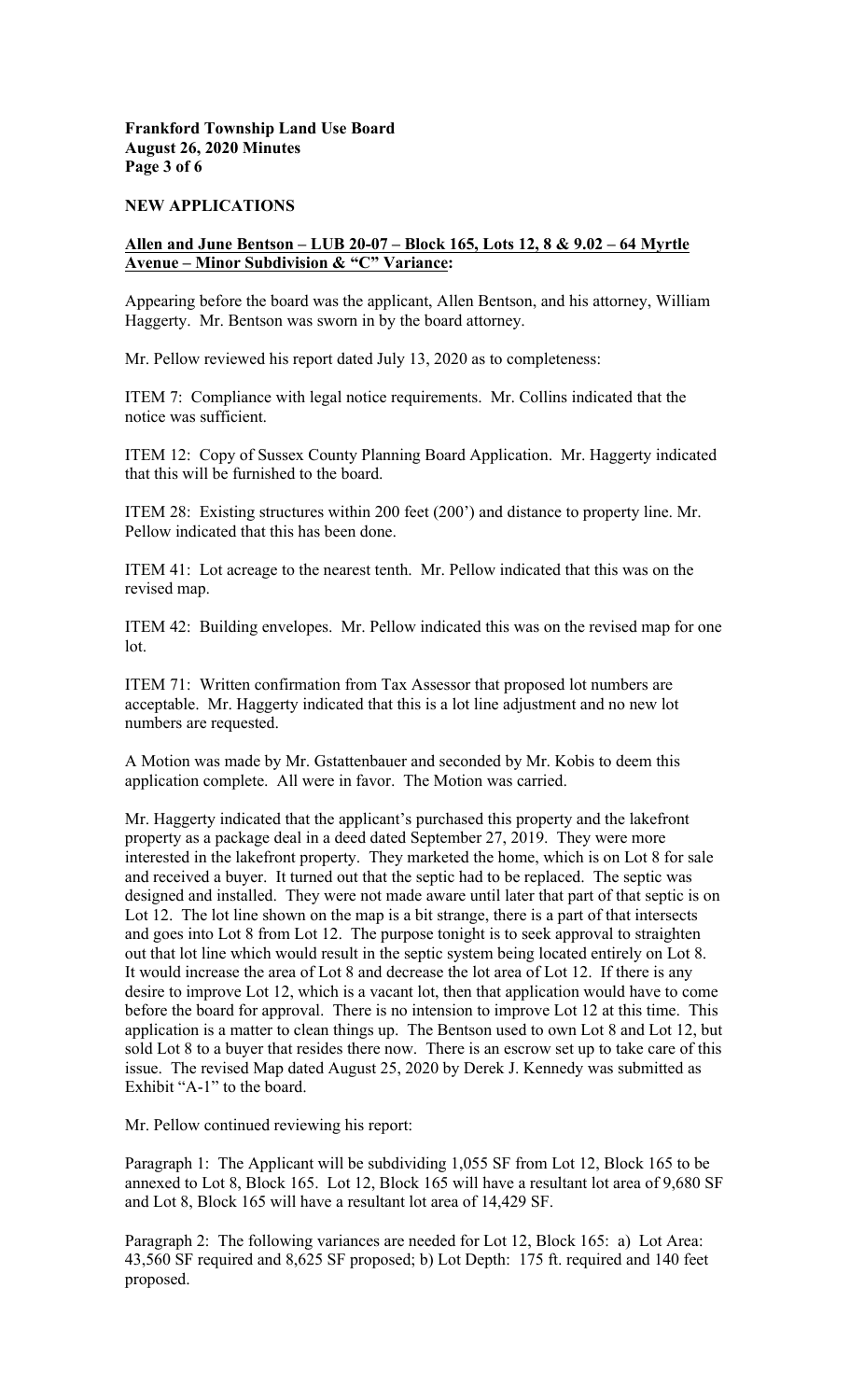**Frankford Township Land Use Board August 26, 2020 Minutes Page 4 of 6** 

#### **NEW APPLICATIONS CONT.**

### **Allen and June Bentson – LUB 20-07 – Block 165, Lots 12, 8 & 9.02 – 64 Myrtle Avenue – Minor Subdivision & "C" Variance cont.:**

Paragraph 3: The following are pre-existing, non-conforming conditions for Lot 12, Block 165: a) Lot Width: 175 LF required and 75 ft. exists; b) Lot Frontage: 150 LF required and 50 ft. exists; c) Front yard, side yard, and rear yard setbacks should be shown graphically if they can be; d) If a dwelling is proposed for this lot, they would have to come back to the Land Use Board for variances. Possibly, a sketch of how a dwelling and septic system can fit on this lot should be submitted. Mr. Haggerty indicated that they do not plan to build at this time for Lot 12. If, in the future, they plan to build, they would have to come before the board at the time for any variances that may be required.

Paragraph 4: The following are pre-existing, non-conforming conditions for Lot 8, Block 165: a) Lot Setback: 100 ft. required and 80 ft. exists; b) Side Yard Setback: 20 ft. required and 3.1 ft. exists; c) Floor area Ratio: To be shown. Mr. Haggerty indicated that there is a lot 9.02 which is 18' wide which actually is being merged with Lot 8. Therefore, the side yard setback will be 21.1'. Mr. Haggerty indicated that they are making the lot bigger, so therefore, the FAR is not an impact on this application. Mr. Collins indicated that since this was part of a prior application for a "D" Variance, he will need the new FAR to be put in this Resolution. Mr. Haggerty agreed.

Since it is a "D" Variance Nick Civitan stepped down from this application and left the meeting.

Paragraph 5: The map states that Lot 9.02, Block 165 should b annexed to Lot 8, Block 165 and has not been shown on the tax map. There is also an overlap with this lot and Lot 9.01, Block 165.

Paragraph 7: The reason for this application is the septic system was partially built on Lot 12, and the encroachment is being subdivided off from Lot 12 to Lot 8. Lots 12 and 8 were owned by the same owner.

Paragraph 8: New Deeds are needed for both lots.

Appearing before the board was Mr. Bentson confirming that everything Mr. Haggerty reported to the board was true and correct.

A Motion was made by Mr. Dolan and seconded by Mr. Macri to open this matter to the public. All were in favor. The Motion was carried.

There being no public participation, a Motion was made by Mr. Dolan and seconded by Mr. Macri to close this matter to the public. All were in favor. The Motion was carried.

A Motion was made by Mr. Dolan and seconded by Mr. Kobis to approve the "C" & "D" Variance and Minor Subdivision (Lot Line Adjustment). Roll Call:

YES: 6 Gstattenbauer, Bell, Dolan, Romania, Kobis, Macri

NO: 0

ABSTAIN: 0

The Motion was carried.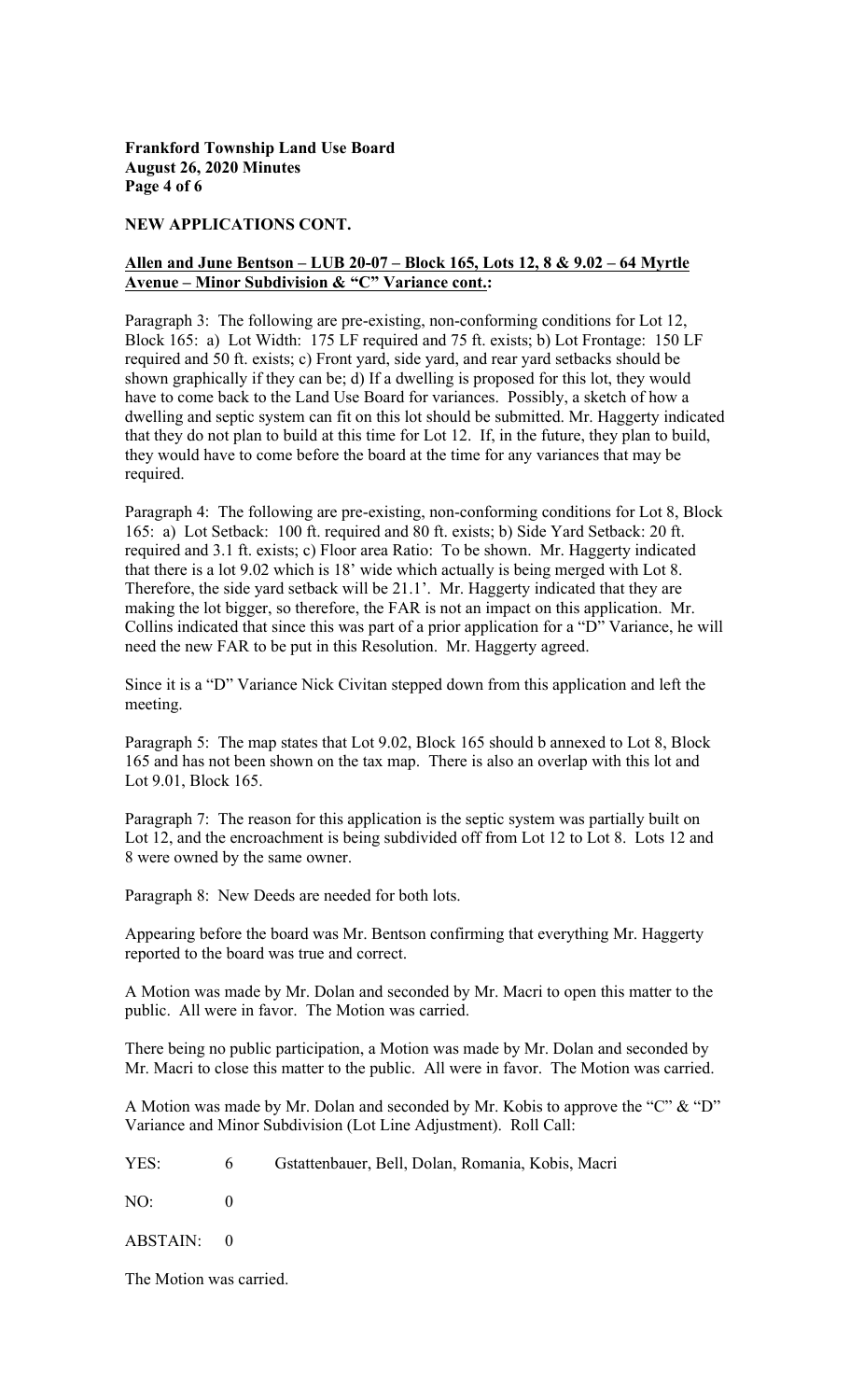### **Frankford Township Land Use Board August 26, 2020 Minutes Page 5 of 6**

#### **NEW APPLICATIONS CONT.**

### **Heather Mabie – Wacker's Great Outdoors, LLC – LUB 20-04- Block 27, Lot 3 – 1 Dickerson Road – "C" Variance – Conditional Use (30-1027):**

Appearing before the board was Heather Mabie, the applicant. Ms. Mabie was sworn in by the board attorney.

Mr. Pellow reviewed this report dated June 2, 2020 last revised August 12, 2020 as to completeness. Mr. Pellow indicated that a revised map was not submitted with the conditions of completeness listed below:

ITEM 7: Compliance with legal notice requirements. Mr. Collins indicated that the notice was sufficient.

ITEM 17: Sheet size, 24 x 36. Mr. Pellow indicated that the size submitted is satisfactory.

ITEM 20: Record owner(s)' name and address. Needs to be shown on revised map. Not yet done,

ITEM 21: Applicant's name, address, phone number, and fax number. To be shown on revised map. Not yet done.

ITEM 30: Scale of map, both written and graphic. To be shown on revised map. Not yet done.

ITEM 33: Tax map sheet number. To be shown on revised map. Not yet done.

ITEM 56: Provisions for certification and approvals. To be shown on revised map. Not yet done.

ITEM 77: Compliance with ADA requirements. To be submitted. The applicant agreed to install the ADA requirements if necessary.

ITEM 78: Graphic/written description of area surrounding the site so the prevailing zoning and actual uses in the area are clear. To be submitted.

ITEM 79: A description of any alternatives that were considered. To be submitted.

ITEM 80: A statement or legal brief which clarifies why the variance should be granted. To be submitted.

A Motion was made by Mr. Dolan and seconded by Mr. Kobis to deem the application incomplete and to carry the application without further notice to the September 23, 2020 Land Use Board meeting at 7:00 p.m. All were in favor. The Motion was carried.

### **Shore Road – Interpretation and/or "D" Variance: Lars and Kimberly Hawley – LUB 20-06 – Block 130, Lot 13 – 19 Upper North**

Appearing before the board was the applicant's attorney, William Haggerty.

Mr. Collins indicated that the notice was sufficient.

Mr. Pellow indicated that he did not receive the revisions requested for completeness in his report dated July 14, 2020.